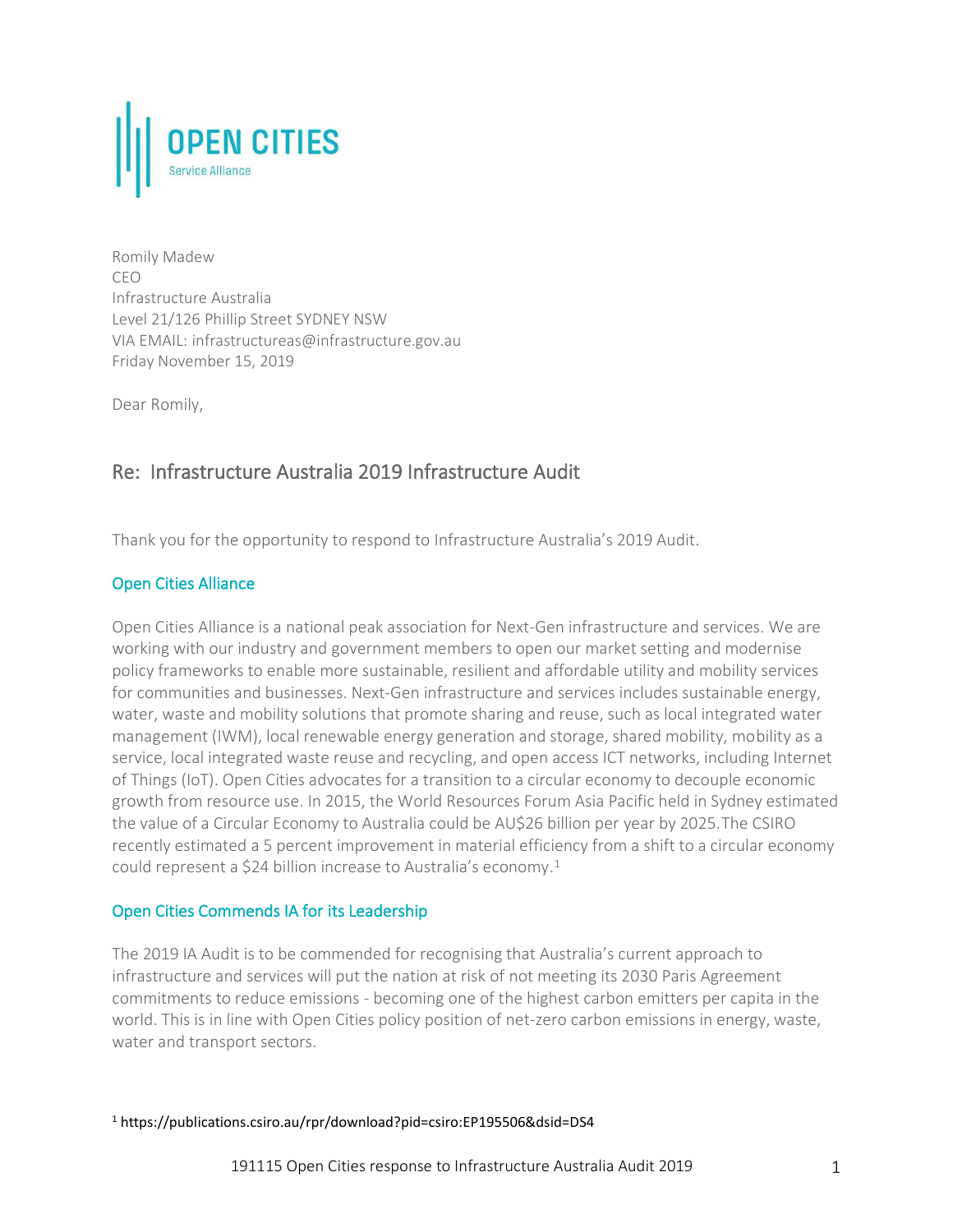We also commend IA for exploring and understanding the lack of consultation and potential disconnect Australians feel with existing infrastructure solutions.

Australia is leading the rapid emergence of the prosumer: turning the traditional consumer of utilities and services into a producer as well. Prosumers want more control over their infrastructure and services, they want better access to innovations and to plug and play in the networks – whether that be energy with their solar and batteries, or water with recycling systems, or mobility by sharing their mobility and charging electric vehicles.

The rise of prosumers has been enabled by digital technologies and innovation. It highlights an exciting trend, that is fundamentally altering the structure of our energy, mobility, water and waste and data markets, products, and services. Despite this, federal policies, infrastructure markets, and consumer frameworks do not reflect prosumer rights in any way.

Open Cities welcomes the opportunities identified by IA to unlock Next-Gen infrastructure solutions that can take Australia to a sustainable, decarbonised future, while putting downward pressure on utility and mobility service costs.

## Circular Economy Infrastructure & Services

The Circular Economy is emerging as one of the few viable economic pathways out of our global consumption-climate-biodiversity crisis. Backed Europe, China, Canada and Japan – it is a leading economic framework that decouples economic growth from virgin resource use by keeping resources in use for longer to extract the maximum value in the market. The Circular Economy is already gaining momentum around the world - creating jobs and driving productivity. The G20 has Circular Economy as one of the few viable economic pathways out of our global consumptionclimate-biodiversity crisis.

Australian families, businesses, communities already experiencing the impacts of this consumption climate biodiversity crisis across the country, including:

- The collapse of fish stocks, water scarcity, soil erosion, air pollution, deforestation, biodiversity loss.
- 67 million tonnes of general waste annually of which only half is recycled
- 7.3 million tonnes of food waste annually
- And of course, more extreme heat, lack of rainfall which is contributing to our catastrophic bush fires in these past weeks and days in NSW and QLD - now affecting 6 million people

## The efficiency and the effectiveness of Australia's utility and mobility infrastructure will be critical to the resilience of our communities and the natural environment. It will also be critical to liveability of our cities, and the productivity of our national economy.

The Circular Economy is the pathway to transition Australia's aging utility and mobility sectors to a sustainable future. The economic opportunity of the circular economy is significant. Circular utility and mobility businesses and solutions are driving the new circular economy in Europe, Japan, Canada and China.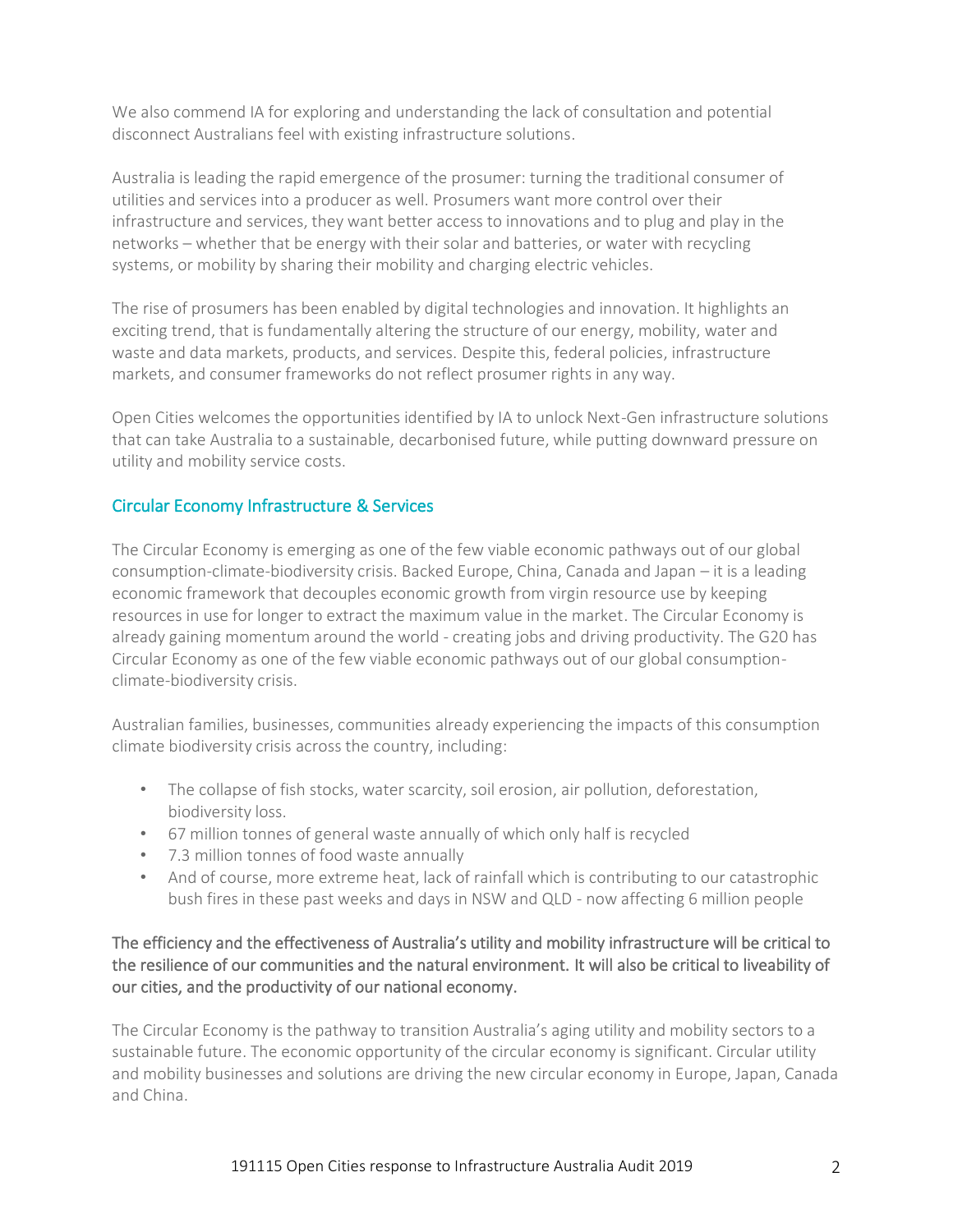They are driving critical efficiencies that we're just not seeing in our existing siloed utility and mobility markets, through sharing and reuse like recycling water and waste, sharing mobility, local renewable energy generation and storage.

Circular Economy is importantly enabling economies to tackle the outrageous waste: For example, Sydney flushes out to sea enough wastewater to fill the harbour 1.8 times every single year. That's 1000 Olympic swimming pools of water every day we could be using for: environmental flows; greening to improve air quality and property value, enhanced liveability, and to mitigate heat island effect; and drought proofing communities. Circular Economy infrastructure can also enable Australia to capture the \$20 billion dollars in food waste thrown away every year.

## Next-Gen Infrastructure

Open Cities wants to see the right infrastructure and services on the ground to realise these economic opportunities and give families, businesses and communities services that will provide for future generations in a climate-changed Australia.

We believe Australia already has much of the infrastructure and service innovations to deliver Circular Economy gains. However, this infrastructure cannot scale-up due to outdated policy, legislation, regulation and tariff structures that do not promote sharing and reuse and fail to value externalities such as preserving drinking water through recycling, reusing waste, reducing vehicle emissions through shared mobility. We would welcome further work by IA's work to identify these barriers.

Infrastructure policy and market settings support a centralised, last-century approach. Transitioning to 21st-century energy, mobility, waste and water businesses and services is now urgent.

Competition is essential to facilitate innovation and the efficient, sustainable, and productive delivery of all products and services.

Across Australia, most existing planning and regulatory frameworks preference standard monopolistic centralised services. Investment in alternative, more innovative solutions is limited. Siloed institutional arrangements fail to allocate responsibility for broader investment outcomes and also reflect an institutional aversion to risk.

Australia needs a new utility model that is local and sustainable. This model would democratise infrastructure ownership to enable citizens and businesses to reap the financial benefits and actively participate, with collective ownership and responsibility. Citizens want a more significant say in their utility and mobility future.

For markets to respond to new technologies and opportunities in areas such as recycled water and waste, renewable energy generation, sustainable supply, open data networks, and shared mobility solutions. Action is required. Removing outdated regulatory barriers will create a level playing field and support the procurement and delivery of Next-Gen infrastructure and services.

Planning for and investing in Next-Gen infrastructure that integrates with centralised networks will create new solutions to today's challenges.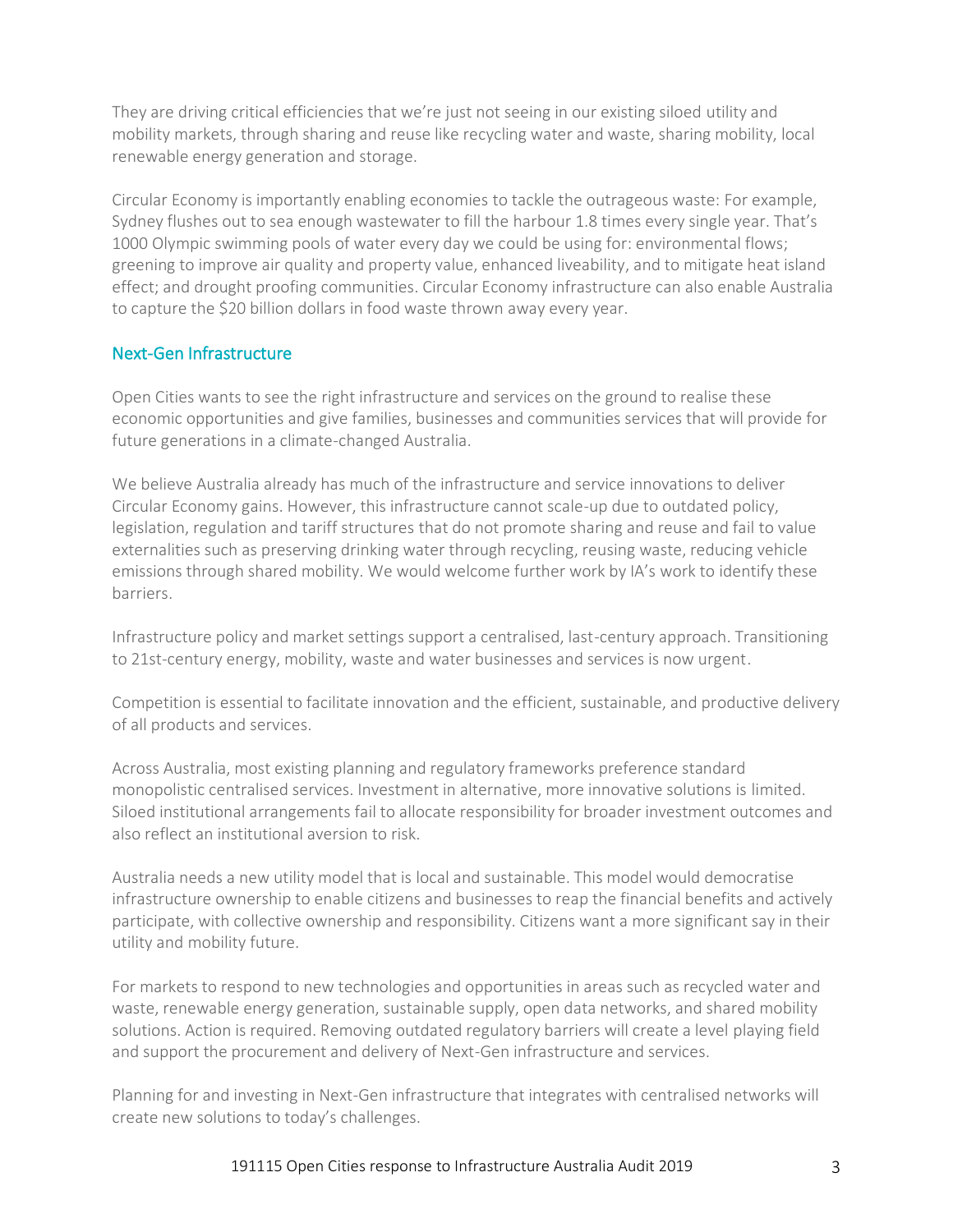Next-Gen infrastructure solutions are already anticipating and adapting to change, managing risk, and delivering services that meet the future needs of Australians. They are unlocking future growth and development while improving the quality of life and productivity beyond the status quo. However, these benefits need to be scaled across Australia to ensure communities are futureproofed and that solutions keep pace with community aspirations and demands.

The lack of competition and the resulting decline in innovation, is impacting negatively on the health, productivity and efficiency of Australian communities who would be better served with more efficient management solutions at the household and precinct-scale.

## Open Cities is calling on Infrastructure Australia to consider opportunities to fully leverage the potential of Next-Gen utilities/mobility and services through the development of the Australian Infrastructure and in response to those opportunities and challenges identified in the Infrastructure Audit.

In addition, understanding the real lifecycle costs and values of infrastructure and services in Australia is critical to measuring the productivity of Next-Gen infrastructure.

Open Cities believes Lifecycle Assessment (LCAs) should be included in Productivity Commission terms of reference, along with KPIs and methodologies to ensure consumers are aware of the exact costs and benefits of traditional infrastructure approaches versus sustainable precinct scale utility/mobility approaches. We believe these cost and benefits should also be considered by Infrastructure Australia as it provides research and advice to governments, industry and the community on the infrastructure investments and reforms that benefit Australians.

## The Rise of the Prosumer

Understandably, people want and are demanding direct participation and control over decisions and services that affect their life and their community. They are exercising their ability to participate in the market and want a fair share and fair pricing for electricity or water they may generate and sell back to a grid.

Technological advancements are reducing the size and cost of utility and mobility infrastructure, while services are expanding choice. These fundamental changes in the utility/mobility markets are helping and enabling people to share assets - their cars, houses, solar, water, and skills.

It is also leading to the democratisation of infrastructure as households and businesses become micro-utilities. Australian retirees are driving the conversion of rooftop solar, joining two millionplus households around Australia already with solar.

The products and services provided by prosumers have perhaps the greatest potential to change the way our communities function: by helping drive economic development, protecting the environment, reducing carbon emissions, and putting downward pressure on pricing. Next-Gen infrastructure is driving new market competition, and with it, new choices for consumers to generate energy and trade it, produce water and sell it, and share mobility instead of owning a car.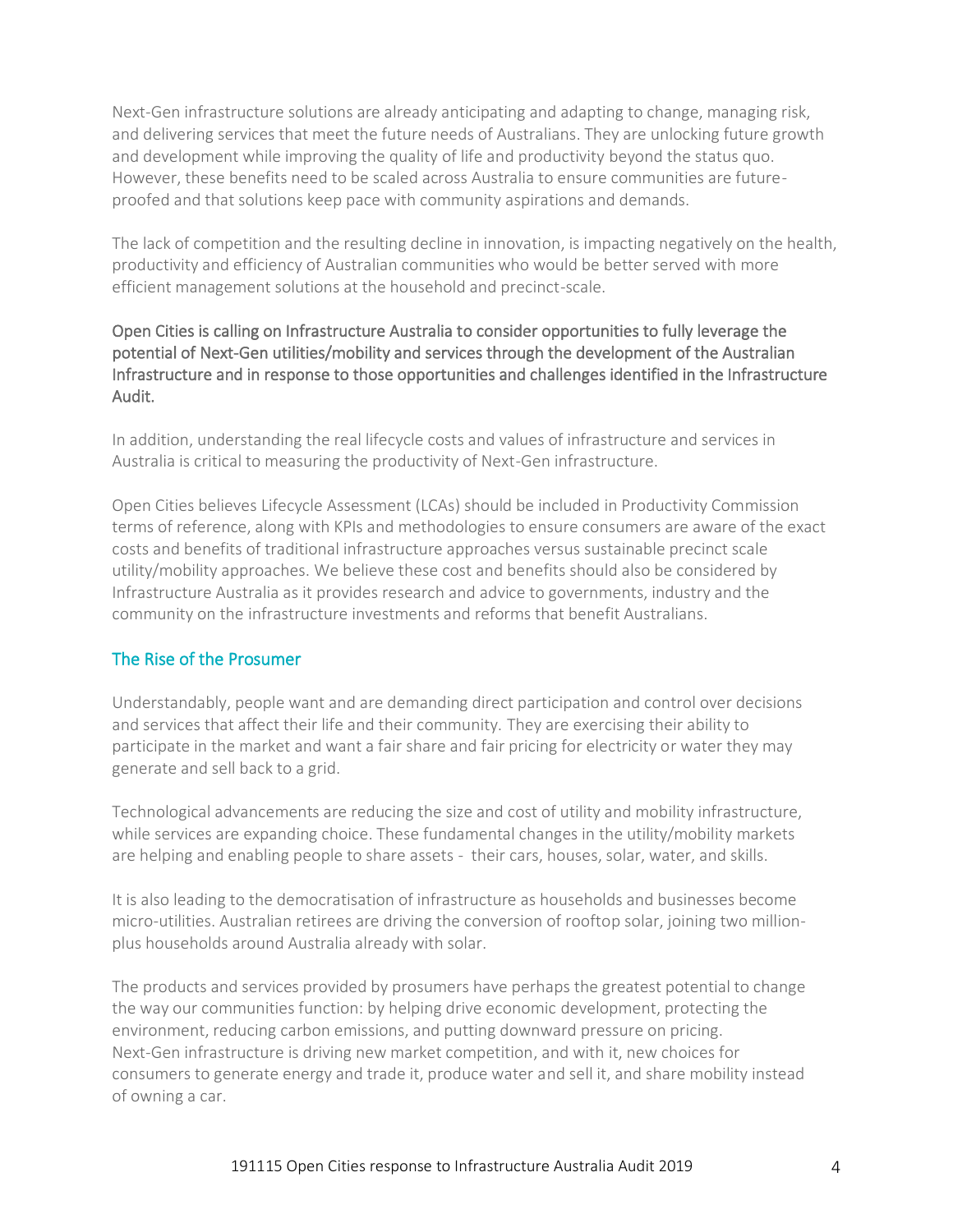### Open Cities Next-Gen Infrastructure Reforms

Open Cities is including our federal policy agenda in our submission to IA. It recommends key changes by Infrastructure Australia, the Productivity Commission and the federal government to open up infrastructure and service markets to the future. See Appendix A

These changes are driving productivity improvements, helping deliver new efficiencies in markets, and improving the resilience of existing markets. They are also providing a more sustainable built environment. If adopted these changes will:

- $\triangleright$  Promote the development of a circular economy that will create jobs and increase productivity by minimising waste, reducing environmental impacts and freeing up investment and resources.
- $\triangleright$  Develop localised infrastructure and services to assist governments in meeting and exceeding current carbon and job targets.
- ➢ Foster the development of Next-Gen energy, ICT, mobility, waste and water infrastructure and services to encourage participation in these markets, driving jobs, and productivity.
- $\triangleright$  Promote Next-Gen mobility, including shared mobility, mobility-as-a-service, AVs and EVs, to generate more affordable transport options, tackle congestion, improve air quality, create safer streets, and address affordability.
- $\triangleright$  Initiate federal and state government projects to research, adjust and remove regulation, and focus on the essential and inevitable transition to new infrastructure and services that will create jobs and investment into the future.

Open Cities would like to work with IA on achieving the following outcomes:

### DRIVING PRODUCTIVITY

- 1. Make Australia a circular economy world leader by 2030 with a dedicated national strategy.
- 2. Establish a dedicated unit in Treasury to provide research and leadership on Australia's transition to a Circular Economy to drive productivity and create jobs.
- 3. Infrastructure Australia (IA) consider opportunities to fully leverage the potential of Next-Gen utilities/ mobility and services through the development of the Australian Infrastructure Plan and in response to those opportunities and challenges identified in the Infrastructure Audit.
- 4. Appoint a Prosumer Commissioner to champion prosumer rights across Government and implement a prosumer framework for individuals and businesses.
- 5. Resource the Productivity Commission to investigate the productivity opportunities from the implementation of a circular economy with a focus on Next-Gen infrastructure and services.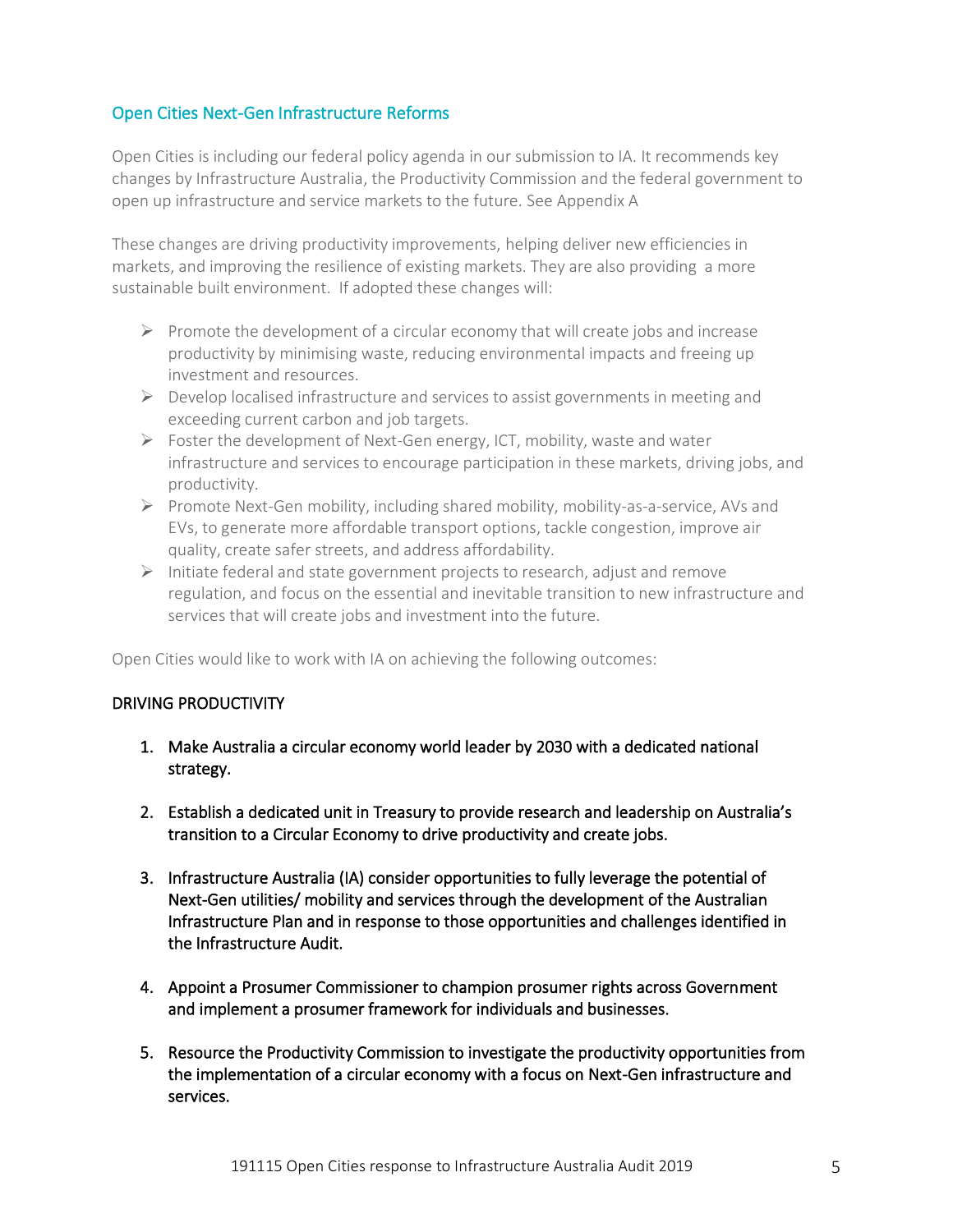### REDUCING COSTS, INCREASING RELIABILITY AND BUILDING RESILIENCE

- 6. Commit to staged targets that support zero emissions in energy, water, waste, and transport sectors to provide certainty to business and drive innovation.
- 7. Establish a Heat Island Mitigation Unit in Prime Minister and Cabinet to develop and implement a Cool Communities Strategy to work across government to help reduce temperatures in classrooms, buildings, and communities.

#### REALISING THE BENEFITS OF NEXT-GEN INFRASTRICTURE AND SERVICES

- 8. Leverage federal investment in infrastructure and through City Deals to incentivise the delivery of next-generation utilities and services.
- 9. Expand the scope of the Electric Vehicle Strategy to include shared mobility, integrated mobility, autonomous vehicles and energy demand modelling.

Please refer to Appendix A for more detail.

### **Conclusion**

Next-Gen infrastructure and solutions are converging - for example, waste and water are energy, solar is mobility, and water for trees and living infrastructure tackles air pollution. However, our infrastructure policies and governance structures are not reflecting how digitalisation and new customer models are converging traditional services and capital asset planning.

There is now an unprecedented and critical level of customer desire and business ability that can be unleashed to drive the new Circular Economy. This will kickstart a new sustainable economic growth for Australia - driving new jobs, smarter cities, and more liveable and sustainable precincts and businesses.

Open Cities is excited to work with IA in setting the right course for infrastructure and service priorities and ensuring the solutions that are delivered over the next five years will be world-leading Next-Gen solutions.

We are available, and would welcome the opportunity, to meet with IA to discuss this submission.

Yours sincerely,

Lisa McLean

Lisa McLean CEO Open Cities m: +61 488 068 777 w: www.opencities.net.au e: [lisa@opencities.net.au](mailto:lisa@opencities.net.au)